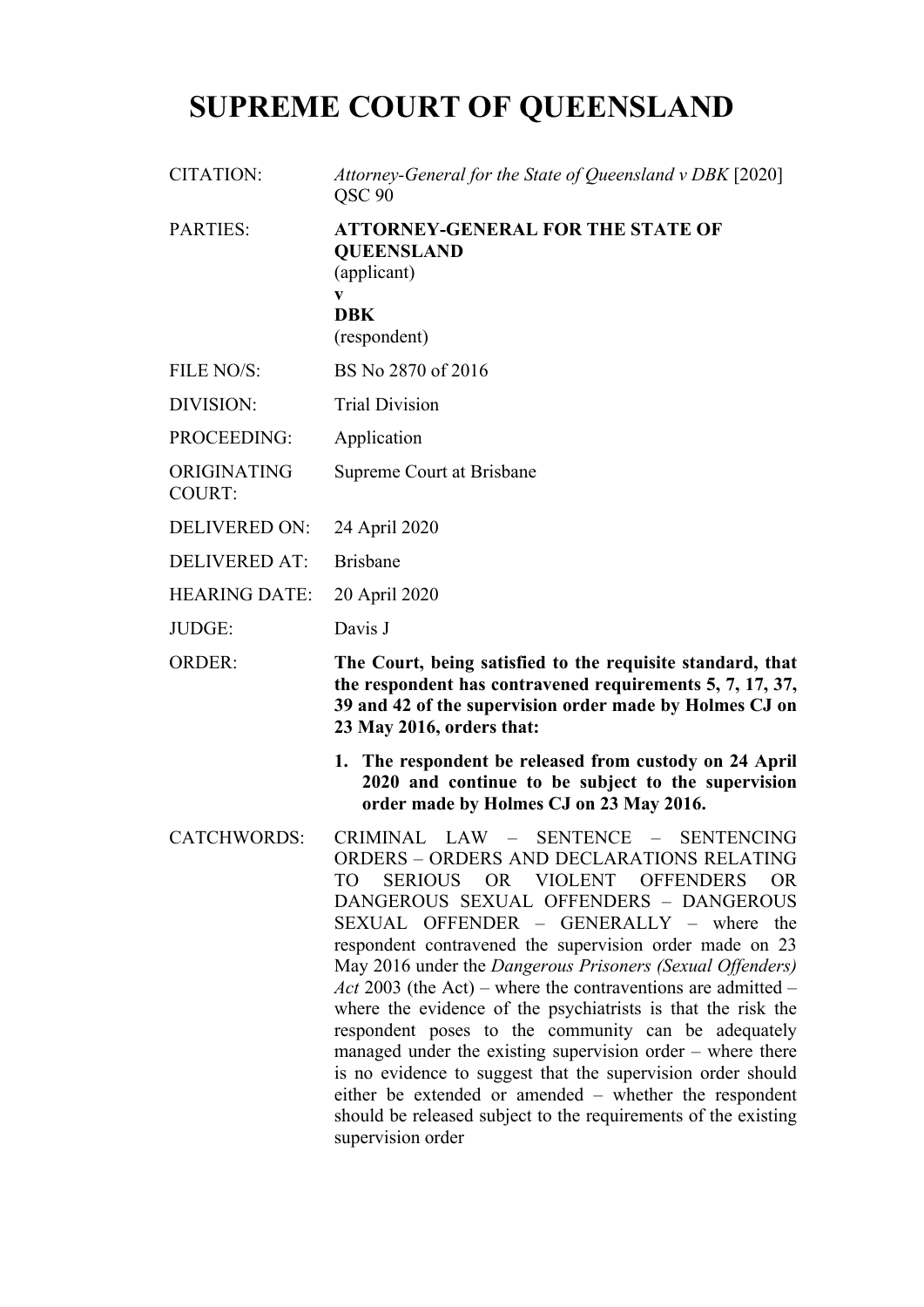|                    | Criminal Code (Cth), s 474.19<br>Crimes Act 1914, s $20(1)(b)$<br>Dangerous Prisoners (Sexual Offenders) Act 2003, s 5, s 8,<br>s 13, s 20, s 22, s 43AA |
|--------------------|----------------------------------------------------------------------------------------------------------------------------------------------------------|
|                    | Attorney-General for the State of Queensland v Francis<br>$[2007]$ 1 Qd R 396                                                                            |
| <b>COUNSEL:</b>    | J Tate for the applicant<br>S Bain for the respondent                                                                                                    |
| <b>SOLICITORS:</b> | GR Cooper, Crown Solicitor for the applicant<br>Legal Aid Queensland for the respondent                                                                  |

- [1] The respondent has been the subject of a supervision order made under the *Dangerous Prisoners (Sexual Offenders) Act* 2003 (the Act) since 23 May 2016.
- [2] The applicant alleges that the respondent has breached requirements of the supervision order and seeks orders under s 22 of the Act.

### **Background**

- [3] The respondent was born in 1969. He is almost 51 years of age.
- [4] The respondent has a criminal history dating back to 1982. There were various sexual offences and two episodes of some significance where the complainants were children, the second of which is the basis of the application which resulted in the supervision order.
- [5] On 27 June 1997, the respondent was convicted in the District Court at Ipswich of exposing a child to an indecent photograph. The child was a 13 year old girl known to the respondent. At the time of that conviction, the respondent was 28 years of age.
- [6] In July 2002, again in the District Court at Ipswich, he was convicted of a sexual offence against his four year old daughter. He pleaded not guilty to raping her but was convicted. The child suffered significant vaginal injuries and, of course, suffered psychological damage as well. He was sentenced to 14 years' imprisonment. At the time of sentence, he was 33 years of age. It was this sentence that triggered the provisions of the Act.
- [7] On 12 September 2003, the respondent pleaded guilty, again in the District Court at Ipswich, of being in possession of child abuse computer games. Those games came into his possession on 3 May 2002 before he was sentenced in relation to the rape of his daughter.
- [8] In due course, the applicant applied for orders under s 13 of the Act and a supervision order was made on 23 May 2016.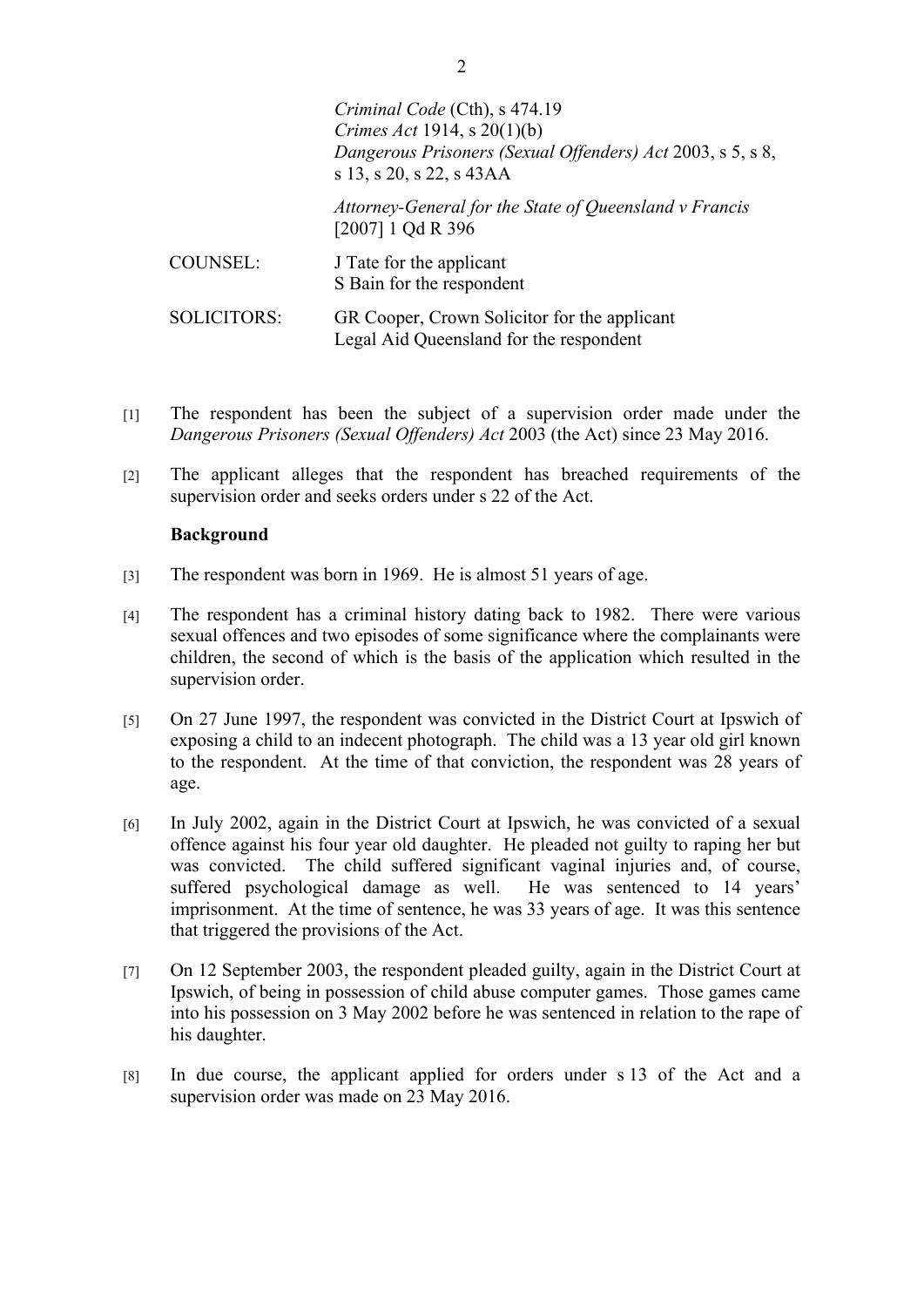- [9] The relevant requirements of the order were that the respondent:
	- "(5) Comply with any curfew direction or monitoring direction;
	- (7) Comply with every reasonable direction of a Corrective Services office that is not directly inconsistent with a requirement of this order;
	- (17) Respond truthfully to enquiries by a Corrective Services officer about his activities, whereabouts and movements generally;
	- (37) Obtain the prior written approval of a Corrective Services officer before accessing a computer or the internet;
	- (39) Supply to a Corrective Services officer details of any email address, instant messaging service, chat rooms, or social networking sites including user names and passwords;
	- (42) Advise a Corrective Services officer of the make, model and telephone number of any mobile telephone owned, possessed or regularly utilised by him within 24 hours of connection or commencement of use, and this includes reporting any changes to mobile telephone details."
- [10] The particulars of the breaches of the supervision order were alleged as follows:

"On 21 August 2018, the respondent was given a reasonable direction not to have contact with JF. JF is a female known to the respondent who is currently pregnant. She is significantly younger than the respondent. QCS have been advised that she has an intellectual impairment. QCS have also been advised that the respondent sought a sexual relationship with JF which she declined. This caused him to become angry and upset.

On 24 August 2018, the QCS officers within the Monitoring Room, which is responsible for overseeing the electronic monitoring devices worn by offenders subject to supervision orders, noted that the respondent was uncontactable on three occasions (23:10, 23:15 and 23:20) and may have left his inclusion zone. The respondent was asked about this during a meeting with his Senior Case Manager. He stated that he was sleeping and did not hear his phone. He denied leaving his residence. The Senior Case Manager queried this further with the respondent and advised that his GPS monitoring device indicated that he was moving at the time and not asleep. The respondent eventually admitted that he had left his unit late at night to have a pizza with his neighbour and did not take his phone. He was advised that while on Stage 1 curfew he was not permitted to go and attend any other units and that if he left his own unit he must take his mobile phone and remain contactable. The respondent agreed and said that he had made a poor choice. He was also told that being dishonest about the situation was not appropriate.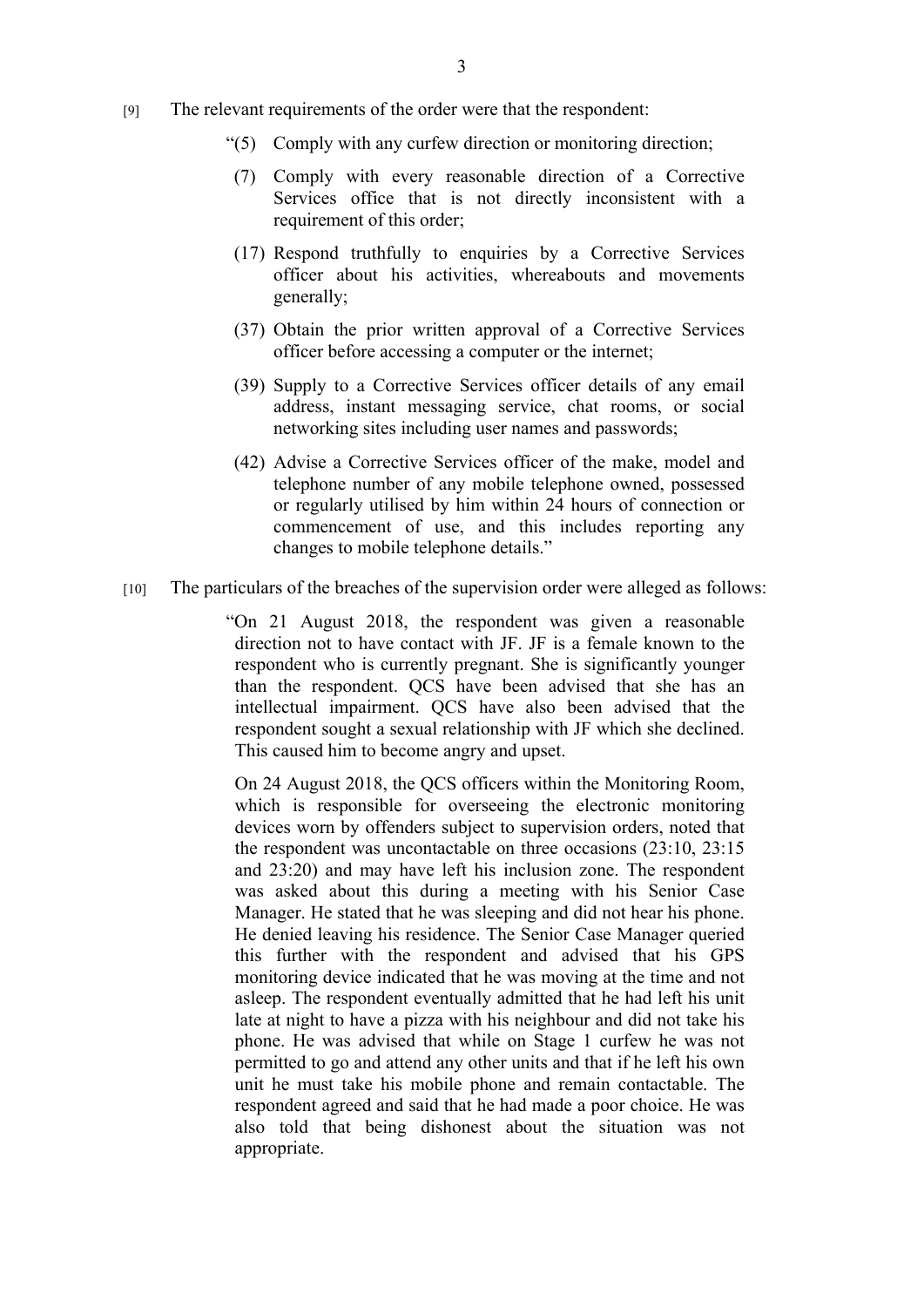On 30 August 2018, the respondent told his SCM<sup>1</sup> Emma Jefferson, that he possessed a laptop computer which he had not been given approval to have. On the same day, SCM Jefferson and another Senior Case Manager, SCM Helen Spagnolo, transported the respondent to his residence to obtain the laptop. The respondent provided access to his unit and obtained a laptop power cord which he provided to SCM Jefferson. He then took SCM Jefferson and SCM Spagnolo to the back of his unit and attempted to take a laptop out of a bag. SCM Jefferson saw other devices in the bag and asked the respondent about these. He stated that he was only bringing the laptop and that the other devices did not belong to him. He was asked to bring the entire bag which he agreed to do. The bag contained three mobile telephones, two tablet devices, a laptop computer and a number of compact discs. The respondent commented that he had viewed bestiality material with his neighbour. He said that he had not previously disclosed possession of these devices in accordance with the requirements of his supervision order.

The respondent was transported to the High Risk Offender Management Unit, Townsville Office. The Queensland Police Service (QPS) was contacted. QPS officers attended the High Risk Offender Management Office and searched the devices in the presence of the respondent. Initial examination indicated that the respondent had been accessing the internet including the social networking site, Facebook Messenger. The respondent had not previously disclosed use of Facebook Messenger and had not obtained permission to access the internet. The devices were seized by QPS for further examination.

Further, earlier the same day (30 August 2018), SCM Jefferson and QCS surveillance officers attended the respondent's residence and heard him on the telephone. He was heard by surveillance officers to be talking on loud speaker with a female. The respondent immediately moved the QCS officers away from his unit to his vehicle in the carport and put his telephone inside. SCM Jefferson attempted to walk to the respondent's unit at which time he commented that she had already been to the unit.

SCM Jefferson located the respondent's telephone in the unit and examined it. She noted that an application linked to 'phone blocking' was on it. She asked the respondent about it but he provided a minimal response, advising that he was unsure as it had always been on his telephone. He then walked away from SCM Jefferson.

QCS officers left the unit and discussed the matter. The decision was made to question the respondent further about it.

QCS officers returned to the unit and spoke with him about being heard speaking with an adult female when they arrived. The

<sup>1</sup> Senior Case Manager.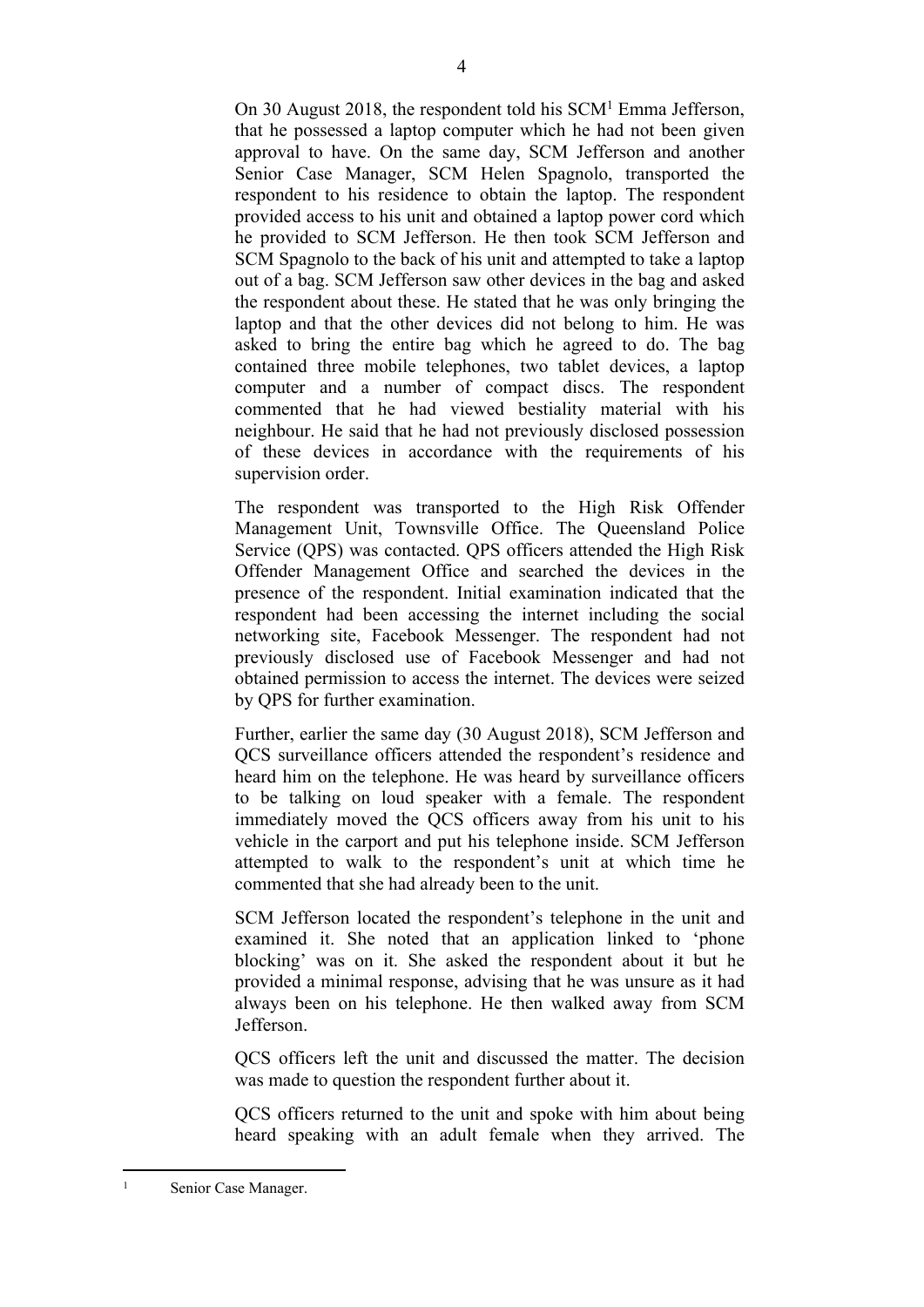respondent argued for a period of time that this did not occur and that officers could check his telephone log. SCM Jefferson queried why there were no telephone calls on his call log but that he was heard on the phone talking with a female so therefore something wasn't right. After a further period of time, the respondent admitted that he was on the telephone to 'JF' through a telephone blocking application.

The respondent was transported to the High Risk Offender Management Unit, Townsville Office, where he attended a meeting with SCM Jefferson and QCS Officer Thomas. He admitted that he had downloaded the telephone blocking application about three months earlier which was linked to his attempting to hide his contact with JF. The telephone blocking application hides telephone logs and SMS messages. The respondent had made all telephone calls and sent all short-message-service messages to divert through the application. There is internet access through the application; however, preliminary inquiries indicate that application only uses the internet to search numbers/contacts and may be able to hide internet history."

- [11] The respondent was returned to custody on 30 August 2018. As a result of examination of the electronic devices, the respondent was charged with an offence against s 474.19 of the Commonwealth *Criminal Code*, namely using a carriage service to access child pornography. He pleaded guilty in the District Court to that offence on 25 November 2019 and on 26 November 2019 he pleaded guilty to 13 charges under s 43AA of the Act alleging contraventions of the supervision order. By the time he was dealt with for the various criminal charges, the respondent had been back in custody for about 15 months.
- [12] In the District Court he was sentenced to two years' imprisonment with immediate release on a bond to be on good behaviour for five years<sup>2</sup> and, in the Magistrates Court, he was sentenced to three months' imprisonment wholly suspended for an operational period of nine months.
- $\mu$  An application was filed pursuant to s 22 of the Act. The respondent has now been in custody for about 20 months.

# **Statutory context**

- [14] Section 5 of the Act authorises the applicant to apply for orders against a prisoner who is serving a period of imprisonment "for a serious sexual offence". That term is defined, relevantly here, as "an offence of a sexual nature, whether committed in Queensland or outside Queensland - (a) involving violence; or (b) against a child  $\cdots$  .
- [15] By s 8, there must be a preliminary hearing to determine whether "there are reasonable grounds for believing the prisoner is a serious danger to the community in the absence of [an order under the Act]". By s 8, the court is empowered to order that a respondent undergo psychiatric examination by two psychiatrists.

5

<sup>2</sup> *Crimes Act* 1914, s 20(1)(b).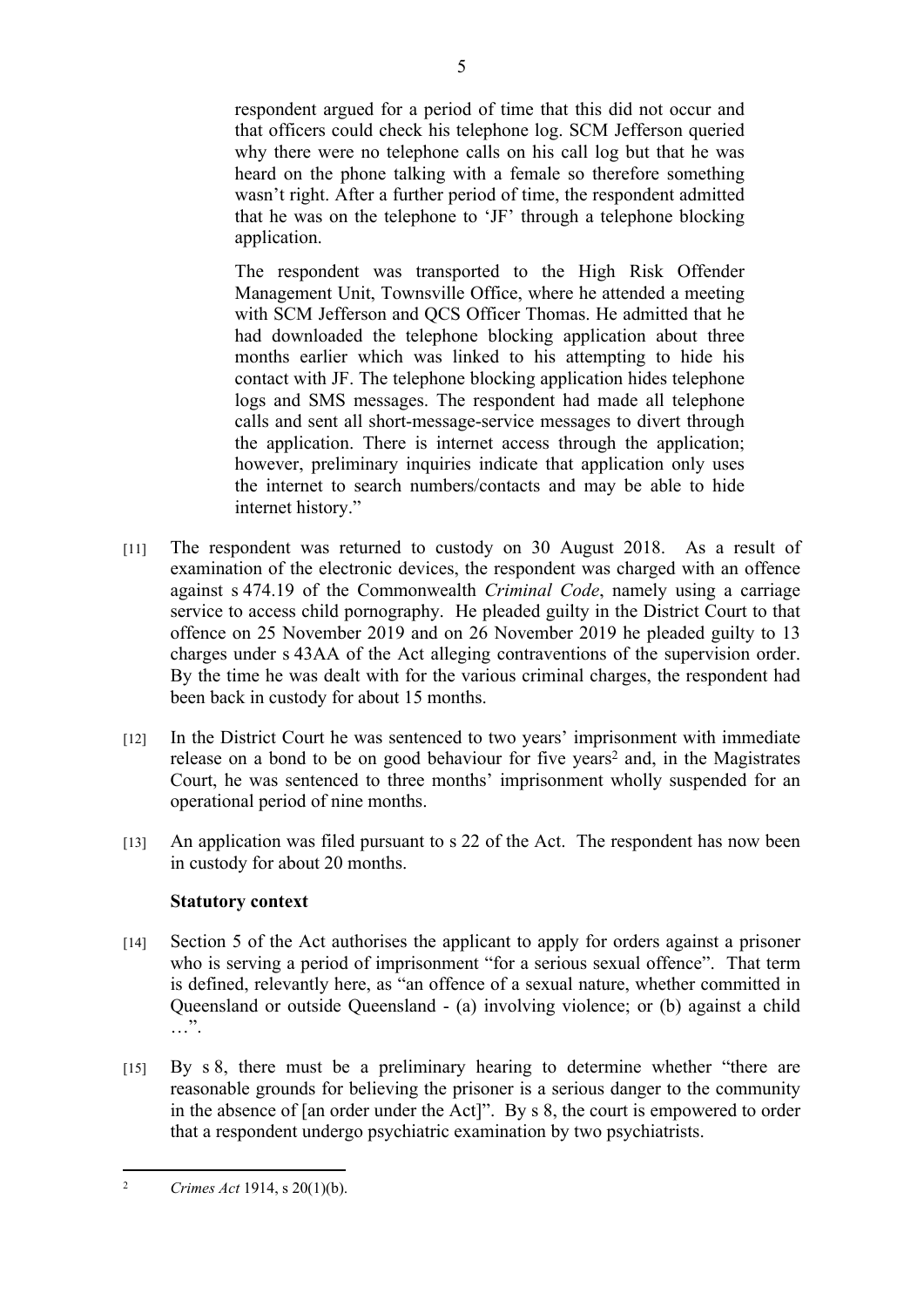[16] Although the term "serious danger to the community" appears in s 8, it is s 13(2) which defines that term. Section 13 is a pivotal section in the Act and is as follows:

#### "**13 Division 3 orders**

- (1) This section applies if, on the hearing of an application for a division 3 order, the court is satisfied the prisoner is a serious danger to the community in the absence of a division 3 order (a *serious danger to the community*).
- (2) A prisoner is a serious danger to the community as mentioned in subsection (1) if there is an unacceptable risk that the prisoner will commit a serious sexual offence—
	- (a) if the prisoner is released from custody; or
	- (b) if the prisoner is released from custody without a supervision order being made.
- (3) On hearing the application, the court may decide that it is satisfied as required under subsection (1) only if it is satisfied—
	- (a) by acceptable, cogent evidence; and
	- (b) to a high degree of probability;

that the evidence is of sufficient weight to justify the decision.

- (4) In deciding whether a prisoner is a serious danger to the community as mentioned in subsection (1), the court must have regard to the following—
	- (aa) any report produced under section 8A;
	- (a) the reports prepared by the psychiatrists under section 11 and the extent to which the prisoner cooperated in the examinations by the psychiatrists;
	- (b) any other medical, psychiatric, psychological or other assessment relating to the prisoner;
	- (c) information indicating whether or not there is a propensity on the part of the prisoner to commit serious sexual offences in the future;
	- (d) whether or not there is any pattern of offending behaviour on the part of the prisoner;
	- (e) efforts by the prisoner to address the cause or causes of the prisoner's offending behaviour,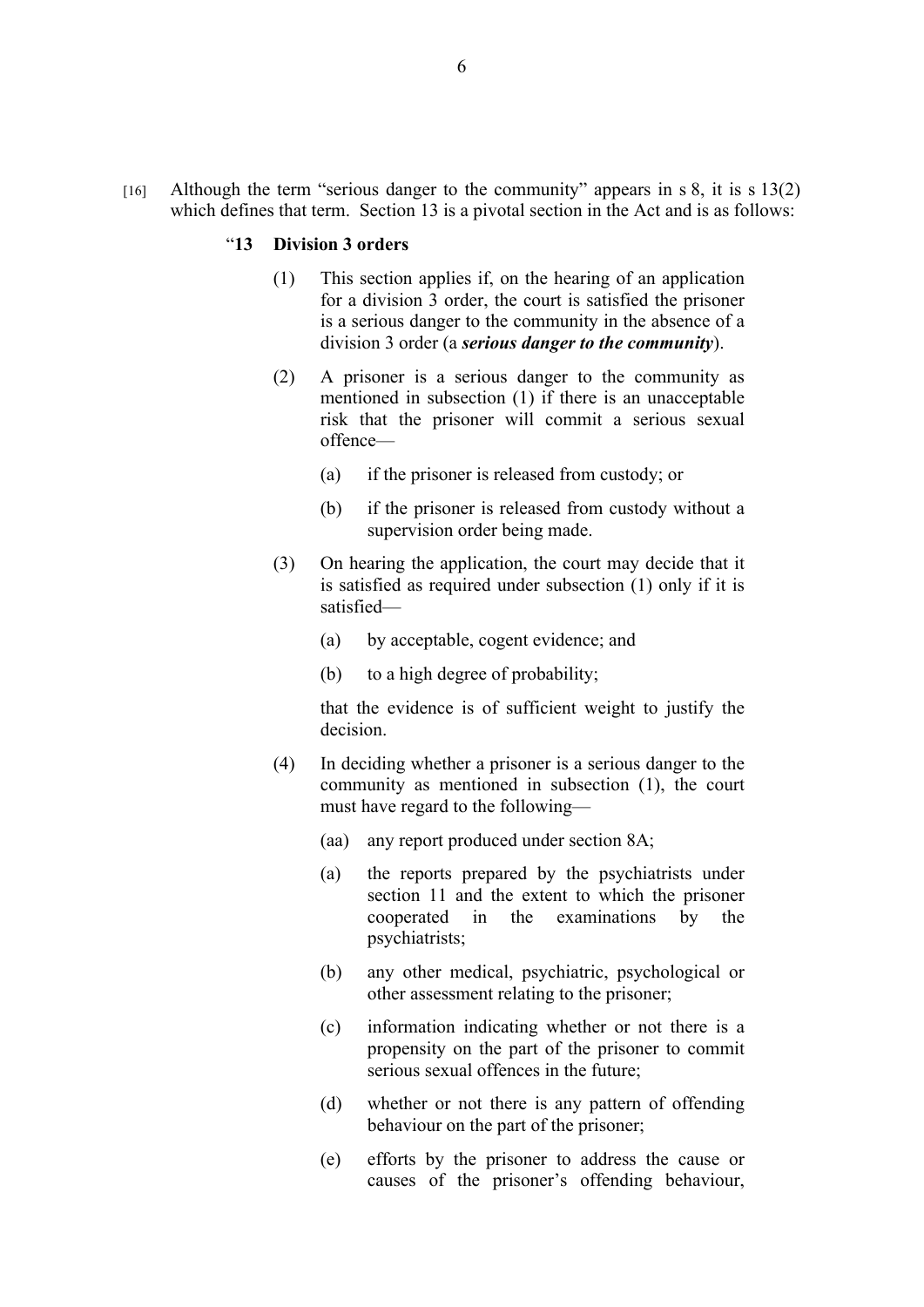including whether the prisoner participated in rehabilitation programs;

- (f) whether or not the prisoner's participation in rehabilitation programs has had a positive effect on the prisoner;
- (g) the prisoner's antecedents and criminal history;
- (h) the risk that the prisoner will commit another serious sexual offence if released into the community;
- (i) the need to protect members of the community from that risk;
- (j) any other relevant matter.
- (5) If the court is satisfied as required under subsection (1), the court may order—
	- (a) that the prisoner be detained in custody for an indefinite term for control, care or treatment (*continuing detention order*); or
	- (b) that the prisoner be released from custody subject to the requirements it considers appropriate that are stated in the order (*supervision order*).
- (6) In deciding whether to make an order under subsection  $(5)(a)$  or  $(b)$ —
	- (a) the paramount consideration is to be the need to ensure adequate protection of the community; and
	- (b) the court must consider whether—
		- (i) adequate protection of the community can be reasonably and practicably managed by a supervision order; and
		- (ii) requirements under section 16 can be reasonably and practicably managed by corrective services officers.
- (7) The Attorney-General has the onus of proving that a prisoner is a serious danger to the community as mentioned in subsection (1)."
- [17] Once, under s 13, there is a finding that a respondent "is a serious danger to the community in the absence of [an order under the Act]", then the effect of s 13(5) is that a continuing detention order will be made unless the adequate protection of the community can be ensured by a supervision order. If that is so, then a supervision order should be preferred to the making of a continuing detention order.<sup>3</sup>

<sup>3</sup> *Attorney-General for the State of Queensland v Francis* [2007] 1 Qd R 396 at [39].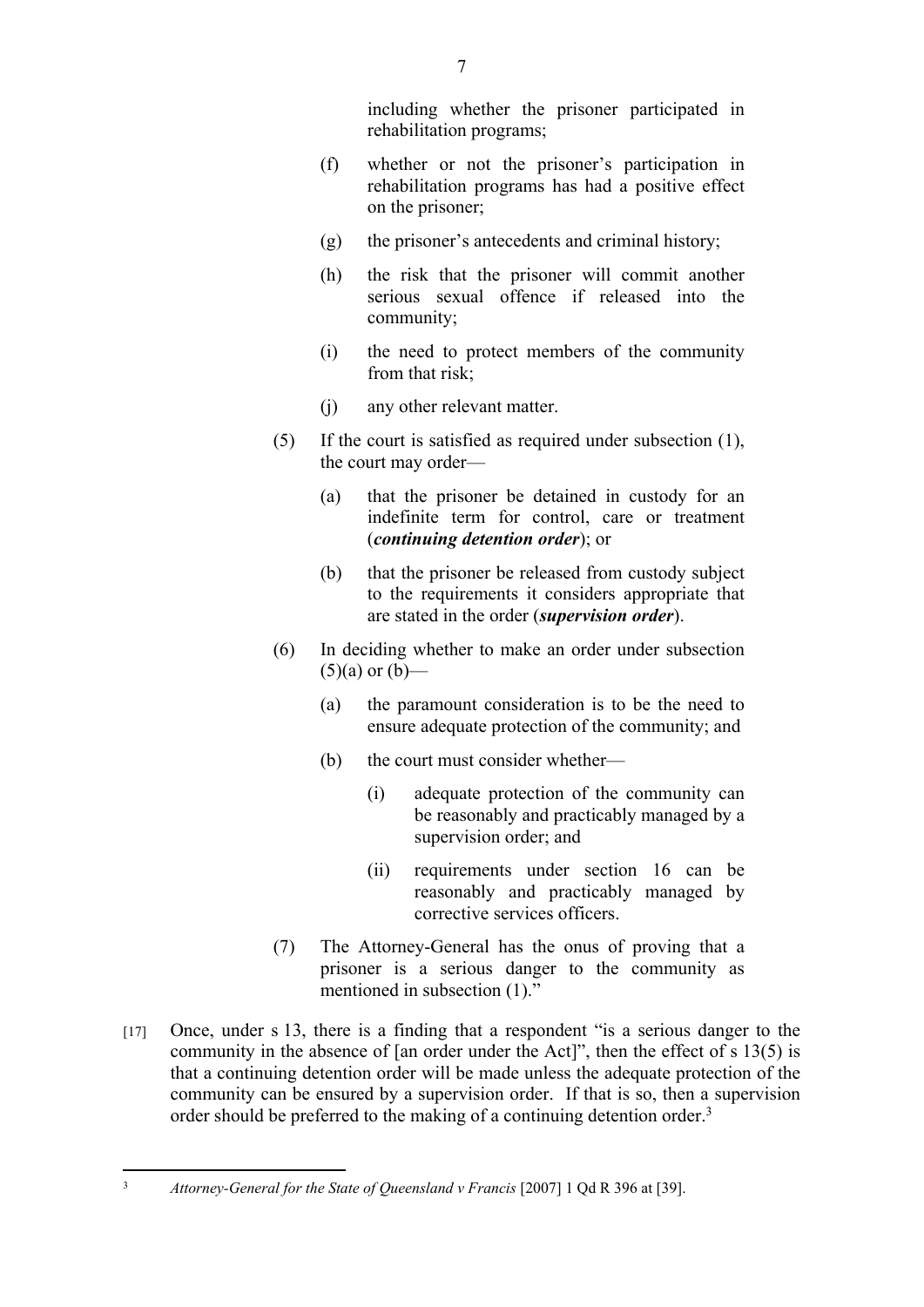- [18] Where, as here, it is alleged that a supervision order has been contravened, ss 20 and 22 come into play. They are, relevantly:
	- "**20 Warrant for released prisoner suspected of contravening a supervision order or interim supervision order**
		- (1) This section applies if a police officer or corrective services officer reasonably suspects a released prisoner is likely to contravene, is contravening, or has contravened, a requirement of the released prisoner's supervision order or interim supervision order.
		- (2) The officer may, by a complaint to a magistrate, apply for a warrant for the arrest of the released prisoner directed to all police officers and corrective services officers to arrest the released prisoner and bring the released prisoner before the Supreme Court to be dealt with according to law.
		- …

#### **22 Court may make further order**

- (1) The following subsections apply if the court is satisfied, on the balance of probabilities, that the released prisoner is likely to contravene, is contravening, or has contravened, a requirement of the supervision order or interim supervision order (each the existing order).
- (2) Unless the released prisoner satisfies the court, on the balance of probabilities, that the adequate protection of the community can, despite the contravention or likely contravention of the existing order, be ensured by the existing order as amended under subsection (7), the court must—
	- (a) if the existing order is a supervision order, rescind it and make a continuing detention order; or
	- (b) if the existing order is an interim supervision order, rescind it and make an order that the released prisoner be detained in custody for the period stated in the order.
- …
- (7) If the released prisoner satisfies the court, on the balance of probabilities, that the adequate protection of the community can, despite the contravention or likely contravention of the existing order, be ensured by a supervision order or interim supervision order, the court—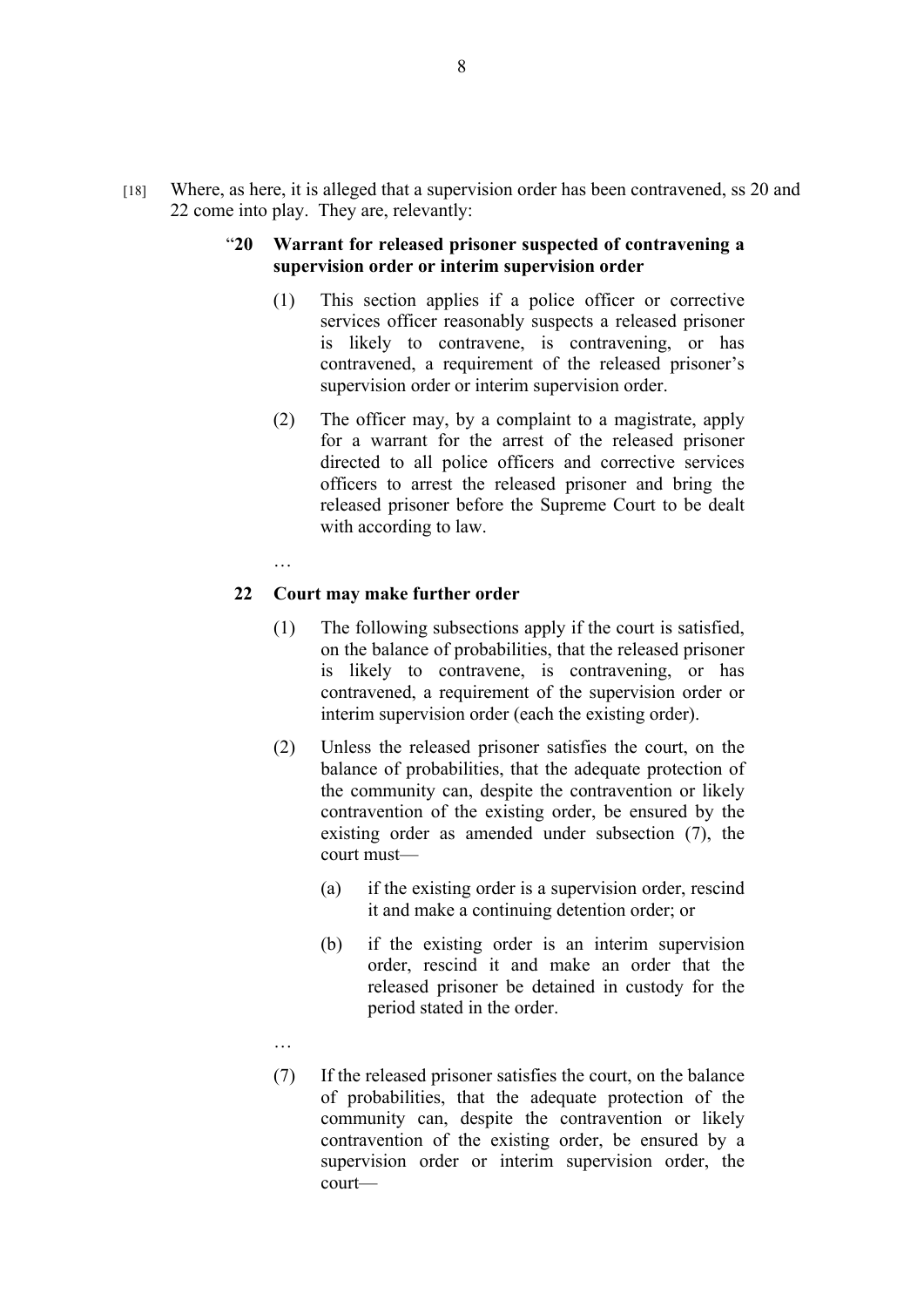- (a) must amend the existing order to include all of the requirements under section 16(1) if the order does not already include all of those requirements; and
- (b) may otherwise amend the existing order in a way the court considers appropriate—
	- (i) to ensure adequate protection of the community; or
	- (ii) for the prisoner's rehabilitation or care or treatment.
- (8) The existing order may not be amended under subsection (7)(b) so as to remove any requirements mentioned in section 16(1)."
- $[y]$  By s 22(2) and s 22(7), the court is vested with jurisdiction to:
	- (a) rescind the supervision order;
	- (b) make a continuing detention order;
	- (c) amend the supervision order; or
	- (d) release the prisoner on the supervision order.
- [20] That discretion arises once, relevantly here, it is found that the respondent contravened the supervision order. Here, the contraventions are admitted and the discretion arises.

#### **The psychiatric evidence**

- [21] As is often the case, a psychiatrist examined the respondent for the purposes of the preliminary hearing which was conducted pursuant to s 8 of the Act. Two further psychiatrists were appointed in the s 8 hearing, so that when the matter came before Holmes CJ on 23 May 2016, her Honour received evidence from three psychiatrists who had assessed risk of the respondent reoffending. Her Honour described the evidence on risk of sexual recidivism in these terms:
	- "The respondent has been examined by three psychiatrists for the purposes of the Act. Their views are relatively uniform. Doctors Harden and Sundin assess him as being in the moderate range for sexual recidivism, while Dr Aboud considers that he poses a moderate to high risk of sexual violence. All consider that the imposition of a supervision order with appropriate terms would lower that risk to low or between low and moderate. Essentially, they accept that he has made some progress in sex offender treatment, but there are a number of risk factors: his paraphilia, or possibly paraphilia in Dr Harden's view; his interest in pre-pubertal girls; his possible resort to sexual offending at a time of relationship instability; and his use of alcohol with its disinhibiting effects. All are in agreement that those factors can be managed by an order which controls his access to underage girls, requires him to abstain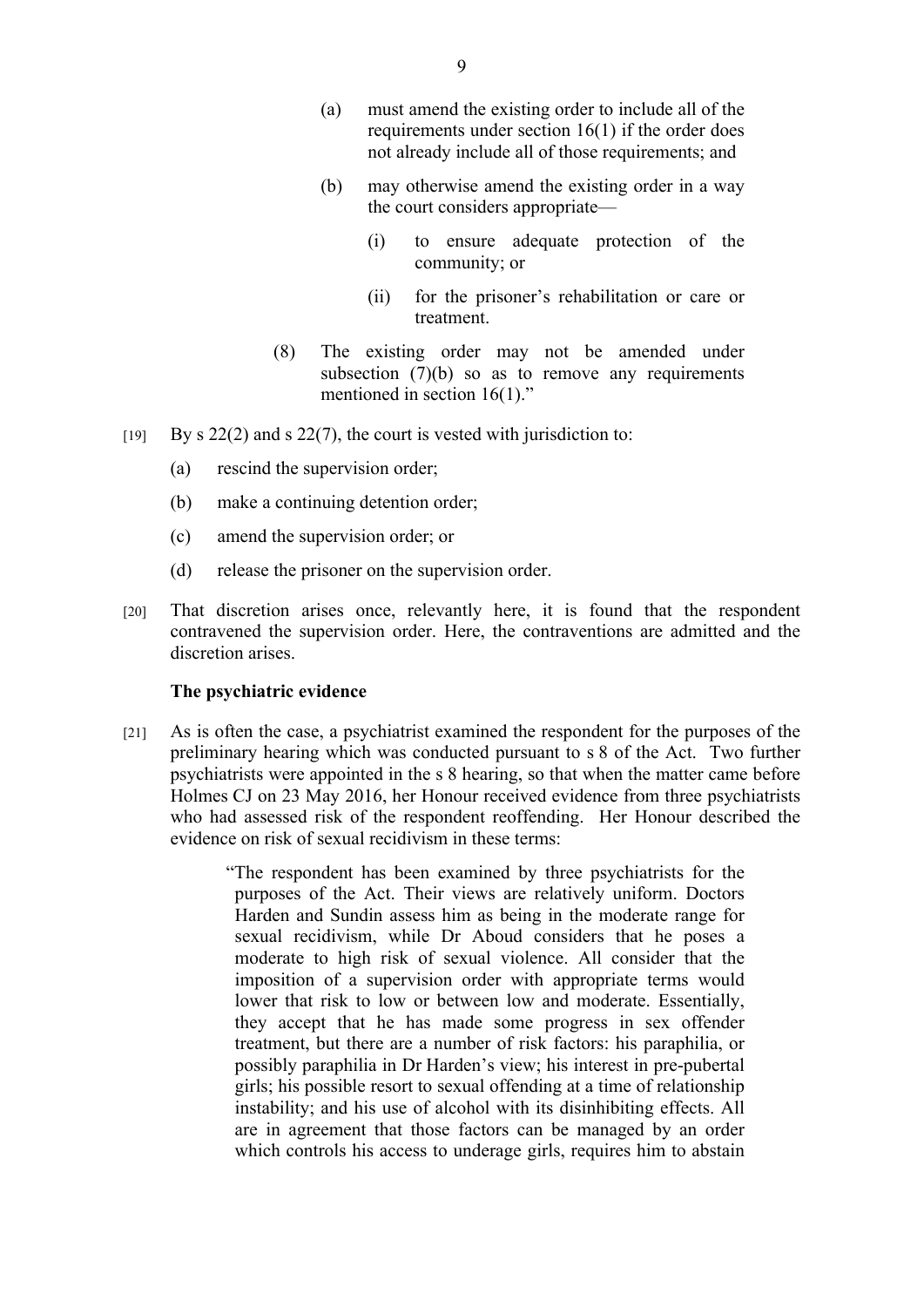from alcohol use, ensures his engagement with further psychological therapy and requires his disclosure of his activities."

- [22] Doctors Sundin and Aboud examined the respondent for the purposes of the proceedings in 2016 and also examined the respondent for the present breach proceedings.
- [23] In both her 2016 report and her current assessment, Dr Sundin diagnosed the respondent as suffering from:
	- Paedophilic Disorder (non-exclusive, not limited to incest);
	- Mixed Personality Disorder (with avoidant and anti-social personality traits); and
	- Conduct Disorder (as a juvenile).
- [24] Doctor Aboud's diagnosis has also not materially changed since 2016. He presently diagnoses the respondent as suffering from:
	- Paedophilia (non-exclusive, sexually attracted to females); and
	- Mixed Personality Disorder (with antisocial and avoidant traits).
- [25] On the question of risk, Dr Sundin opined:
	- "[The Respondent's] high-risk factors pertain to his longstanding sexually deviant cognitions, his pre- occupation with sex and reliance upon sex as a coping strategy, his difficulty with intimate partner relationships, his distrust of women and feelings of hostility towards them.

His avoidant behaviour poses a challenge to his management within the community and case managers will need to maintain a high degree of alertness to his potential for less than fulsome disclosures.

I have previously considered that [the respondent] was understating the level of his paraphilic interest in prepubescent females. The details of the CEM indicate that he does have an ongoing paraphilic interest around sexual access to pre-pubescent and pubescent females:

The relevant paragraphs from my 21 March 2019 report when it comes to the conviction pertaining to the use of a carriage service to access child exploitation material is:

'Whilst at times there have been breaches with respect to his disclosures and his exclusion zones, these have not led to any behaviours which have caused QCS concern that he might be seeking to access young children.

Concerns have been raised by his case managers as to the honesty of his disclosure and his pattern of deceptiveness. This seems to be most likely a product of his avoidant and anti-social personality traits.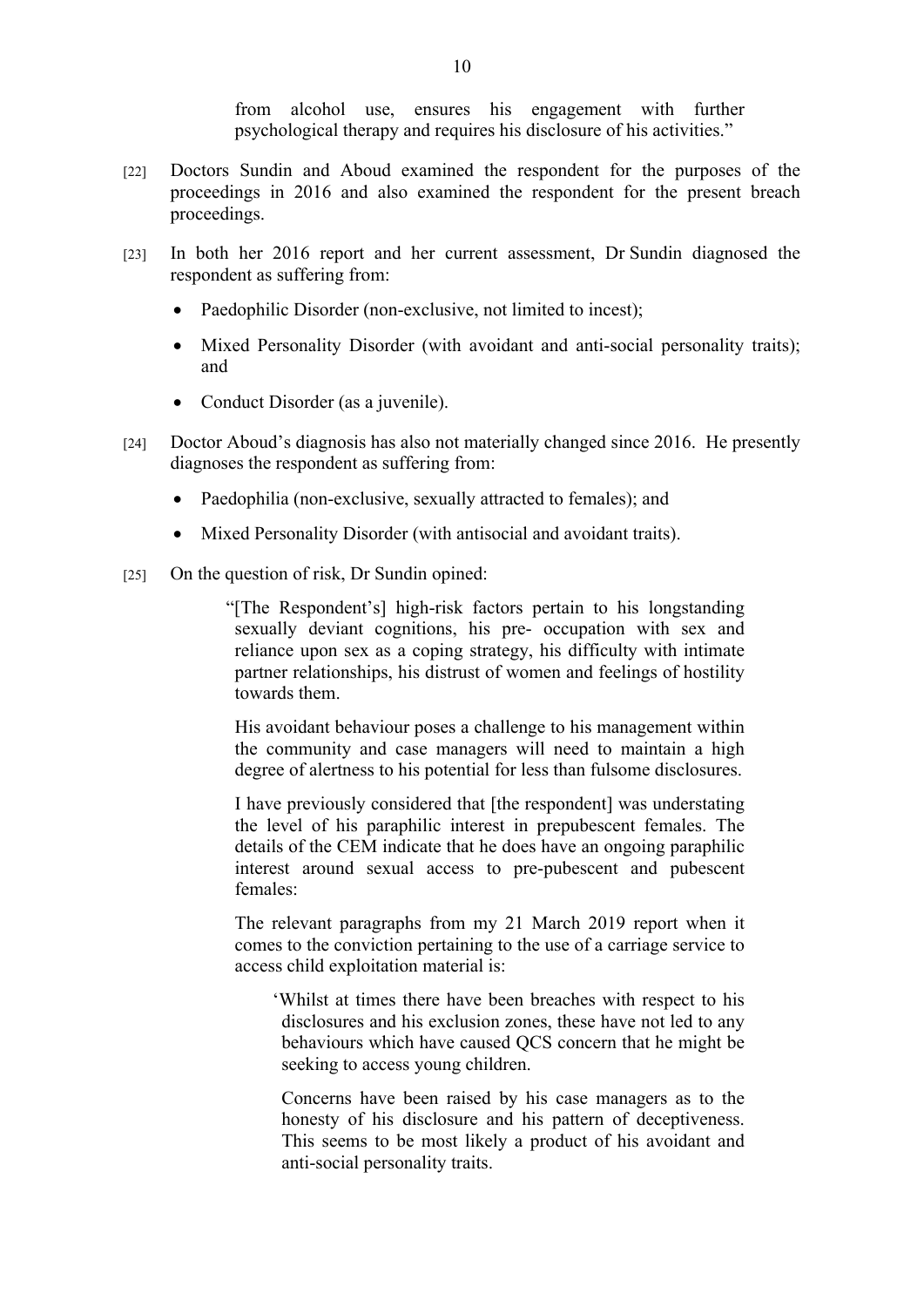He appears to be continuing to rely on sex as coping and he has continued to access pornography on a very regular basis.'

His deviant sexual cognitions and associated behaviours will need ongoing intervention from an experienced psychologist when he is released from prison.

In my opinion, [the respondent's] unmodified risk for the general community is unsatisfactory and is in the moderate range. His most likely victim would be a pre-pubescent female and he is likely to exploit a position of trust in order to gain access to the child. Sexual offending may involve significant harm to the victim and is likely to be associated with intoxication and/or occurring at a time of relationship or economic instability.

Alcohol was part of his index offence.<sup>4</sup> Through its disinhibiting effect it enabled him to act on pre-existing sexually deviant cognitions. He should be subject to abstinence clauses.

I consider that the risk he poses to the community can be adequately managed under the auspices of a supervision order. The clauses of the order as set out by Chief Justice Holmes in May 2016 reduce his risk from moderate to moderate to low. His supervision order is in place till 2026."

[26] Doctor Aboud's views as to the respondent's risk of sexual recidivism were expressed by the doctor in this way:

> "The actuarial assessments of sexual recidivism, such as Static-99R and Risk Matrix 2000s, indicate that [the respondent] presents a high risk. The dynamic assessments, such as components of the HCR-20 and RSVP, indicate that his risk is moderate. Taking into consideration the various actuarial and dynamic assessments of future general and sexual violence risk that have been applied, it is my view that [the respondent's] unmodified risk would currently be moderate to high in respect of sexual violence and low in respect of general (non-sexual) violence.

In coming to this conclusion I take into account the chronicity and diversity of his sexual offending, his sexual deviance, his avoidant and antisocial personality structure, and his broad psycho-social vulnerabilities. I also take into account the progress he has previously made in sex offender treatment. However, I also take into account his somewhat incongruent presentation, where he claims to take responsibility and yet has maintained prolonged elements of denial. He remains vulnerable to distorted thinking and a maladaptive coping style. His tendency has been toward: low selfworth; emotional suppression; avoidant coping, such as via alcohol use; confusing intimacy with sex; sexual entitlement, causing anger and jealousy; regulation of emotions using sexual behaviour. Ultimately this leads me to believe that his risk of reoffending is likely to persist in the longer term, and that he will continue to

<sup>4</sup> The rape of his daughter.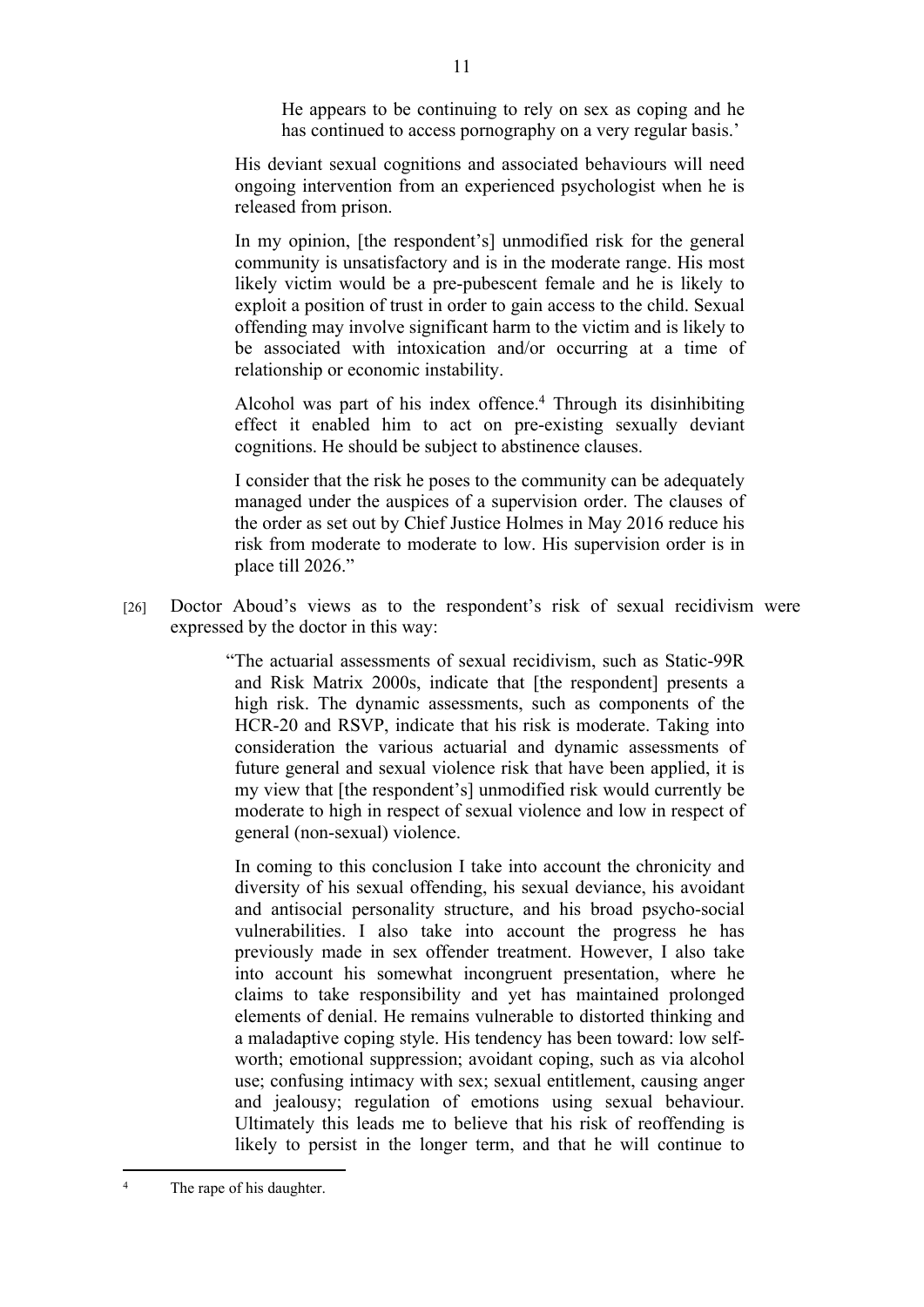present a risk of sexual offending in the absence of the external structure of monitoring and supervision and support imposed on him by a supervision order.

At the time of his return to prison, on 30 August 2018, he was leading a secret life, having acquired various contraband devices and in ongoing communication with a rather vulnerable woman in spite of direction to cease. It is my view that his risk of sexually reoffending was escalating at that time, and that his return to custody was an appropriate and necessary risk management intervention. One acknowledges, however, that while in the community, he did not access children, he did not consume alcohol and he did not reoffend. In my opinion his risk of reoffending would be reduced to between low and moderate in the context of a supervision order."

#### **Findings and conclusions**

[27] The respondent has pleaded guilty to charges laid under s 43AA of the Act. That section is as follows:

# "**43AA Contravention of relevant order**

(1) A released prisoner who contravenes the relevant order for the released prisoner without a reasonable excuse commits a misdemeanour.

Maximum penalty—2 years imprisonment.

(2) If a released prisoner commits an offence against subsection (1) by removing or tampering with a stated device for the purpose of preventing the location of the released prisoner to be monitored, the released prisoner commits a crime.

Minimum penalty—1 year's imprisonment served wholly in a corrective services facility.

Maximum penalty—5 years imprisonment.

(3) In this section—

*corrective services facility* see the *Corrective Services Act* 2006, schedule 4.

*stated device* means a device a released prisoner is required to wear under the relevant order or a monitoring direction made under the relevant order."

[28] The charges which were laid under s 43AA effectively contain the allegations the subject of the breaches alleged by the applicant to found the applicant's right to seek orders under s 22. There is no contest here that the respondent has contravened the requirements of the supervision order as alleged by the applicant and I so find for the purposes of s 22(1).